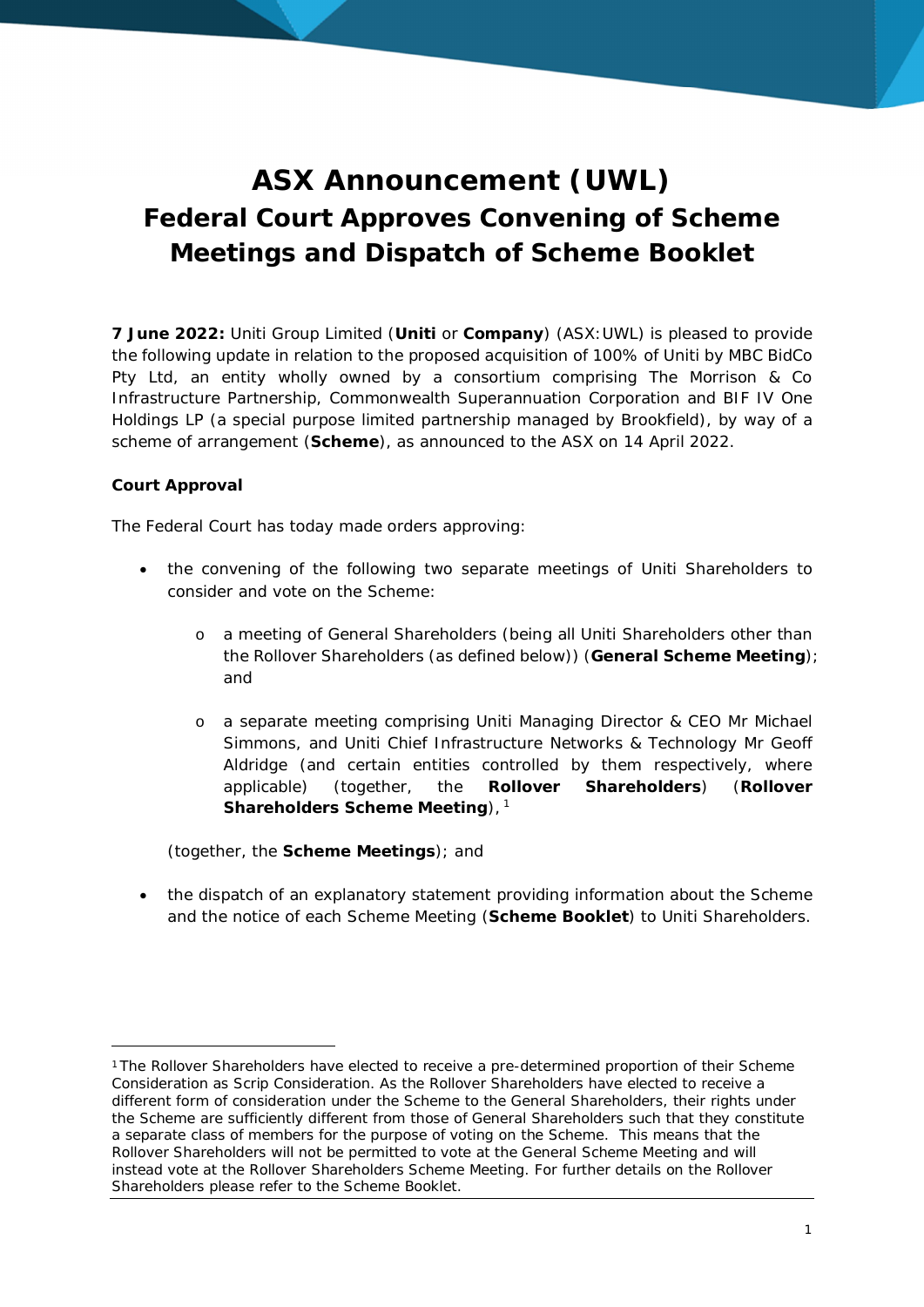**Scheme Booklet and Independent Expert's Report**

The Scheme Booklet is expected to be released to the ASX on Wednesday, 8 June 2022 following registration with the Australian Securities and Investments Commission and will also be made available electronically for viewing and downloading at https://unitigrouplimited.com/.

The Scheme Booklet will include a copy of the Independent Expert's Report prepared by Lonergan Edwards & Associates Limited (**Independent Expert**), Notice of General Scheme Meeting and Notice of Rollover Shareholders Scheme Meeting.

Further details on where the Scheme Booklet can be viewed and downloaded, as well as the proxy forms, are expected to be dispatched to Uniti Shareholders shortly.

Uniti Shareholders who have previously elected to receive communications electronically will receive an email to their nominated email address that will contain instructions on how to view or download a copy of the Scheme Booklet and the online meeting guide and access a proxy form. Uniti Shareholders who have not made such an election will receive a letter (sent by post to their registered address) containing details of where they can view and download the Scheme Booklet and the online meeting guide, and enclosing a hard copy proxy form.

Uniti Shareholders who wish to receive a printed copy of the Scheme Booklet may request one by calling the Uniti Shareholder Information Line on 1300 737 760 (within Australia) or +61 2 9290 9600 (outside Australia), Monday to Friday (excluding public or bank holidays in Adelaide or Sydney, Australia) between 9.00am and 5.00pm AEST (Sydney, Melbourne).

The Scheme Booklet provides Uniti Shareholders with important information about the Scheme. Uniti Shareholders are advised to read the Scheme Booklet, including the Independent Expert's Report, carefully in its entirety before making a decision on whether or not to vote in favour of the Scheme.

## **Scheme Meetings**

The General Scheme Meeting is currently expected to be held at 9.30am AEST (Sydney, Melbourne) on Friday, 15 July 2022, virtually via the online meeting platform at web.lumiagm.com/381-257-625.

The Rollover Shareholders Scheme Meeting is currently expected to be held immediately following the General Scheme Meeting on Friday, 15 July 2022, in person at 22 Salmon Street, Port Melbourne, Victoria 3207.

General Shareholders who participate in the General Scheme Meeting via the online platform will be able to listen to the General Scheme Meeting, ask questions and make comments.